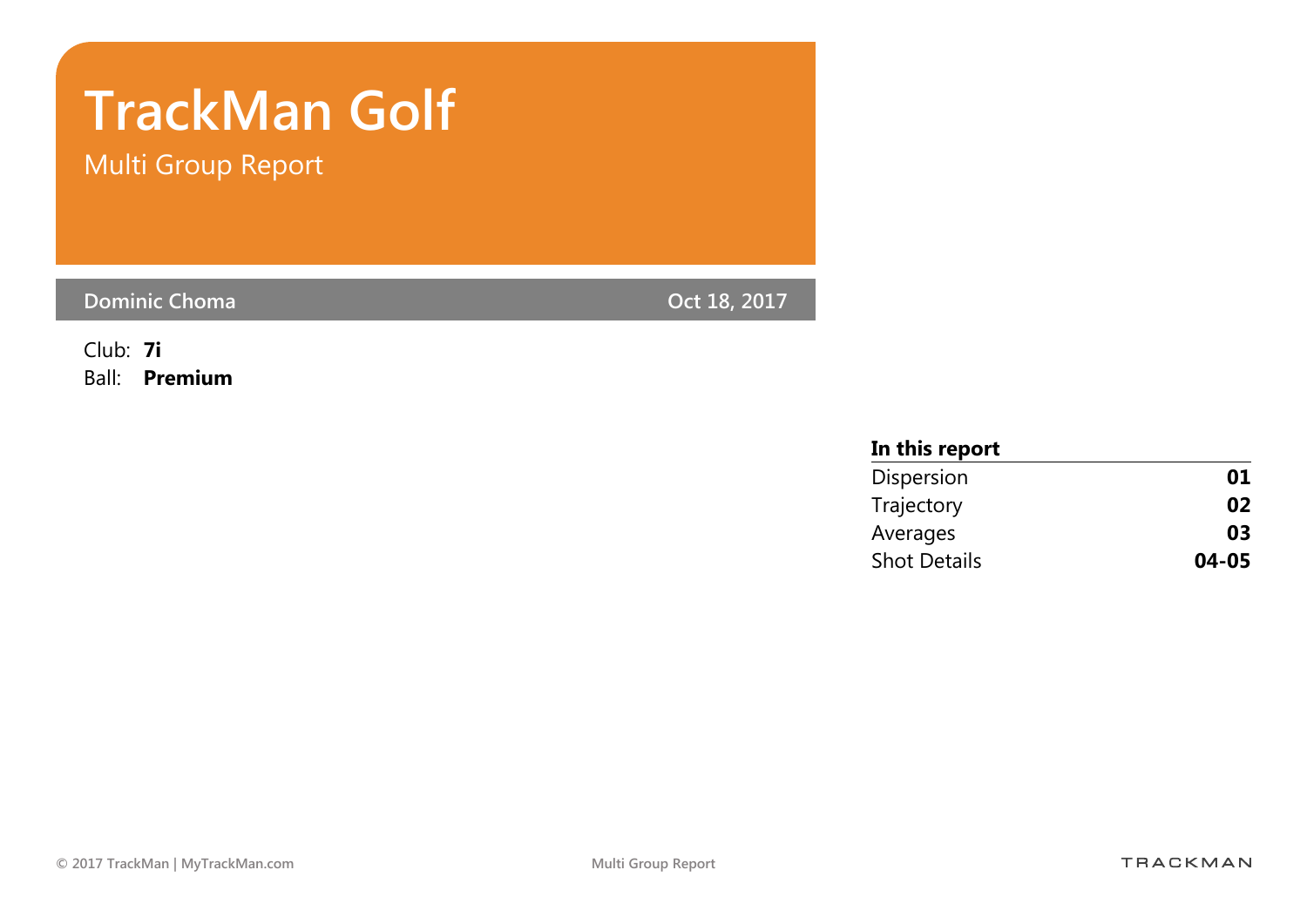# Dispersion Dominic Choma | Oct 18, 2017 01



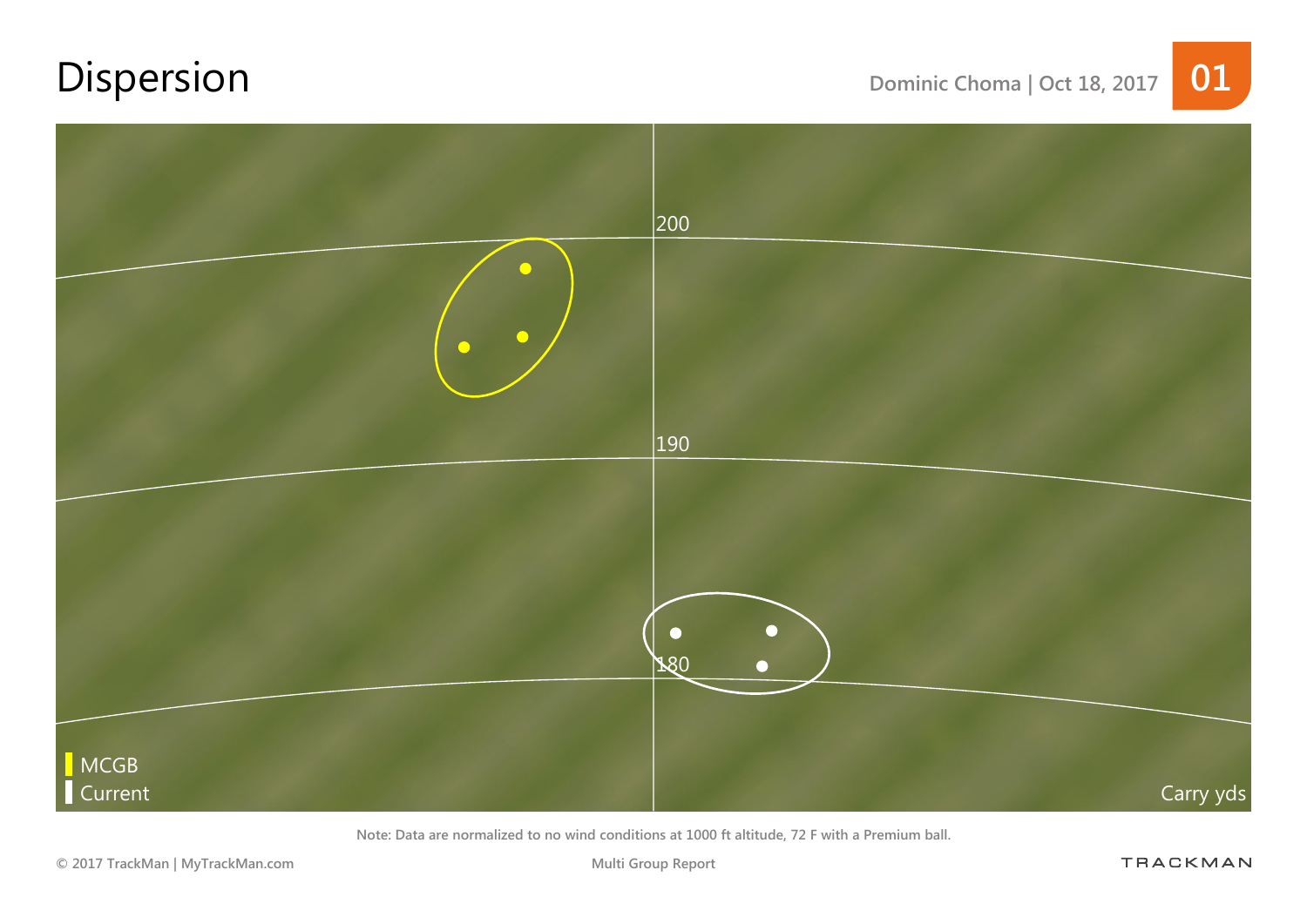# Trajectory Dominic Choma | Oct 18, 2017 02



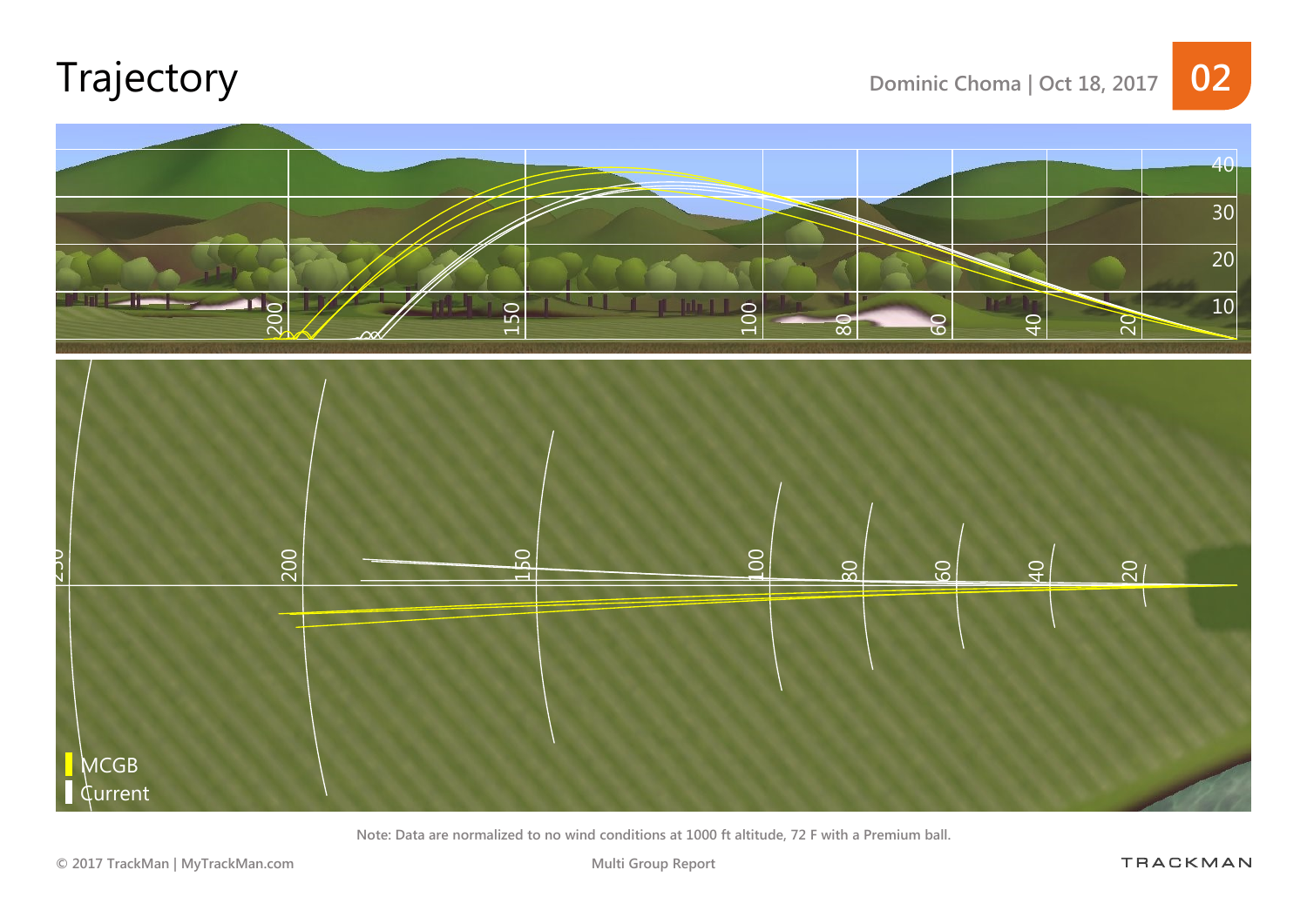

|      |              | BALL SPEED LAUNCH ANG.                                                                                                                                                                                                         |      | SPIN RATE SMASH FAC. | <b>CARRY</b>     | <b>TOTAL</b> | <b>LAUNCH DIR.</b>  | <b>SPIN AXIS</b> | <b>HEIGHT</b> | LAND, ANG.                          | <b>SIDE</b> | CLUB SPEED ATTACK ANG. CLUB PATH SWING DIR. |             |     |     | SWING PL. FACE ANG. FACE TO PATH SIDE TOT. |       | <b>DYN. LOFT</b> | <b>LOW POINT</b> | <b>SPIN LOFT</b> |
|------|--------------|--------------------------------------------------------------------------------------------------------------------------------------------------------------------------------------------------------------------------------|------|----------------------|------------------|--------------|---------------------|------------------|---------------|-------------------------------------|-------------|---------------------------------------------|-------------|-----|-----|--------------------------------------------|-------|------------------|------------------|------------------|
|      |              | deal community and community and community and community and community and community and community and community and community and community and community and community and community and community and community and communi |      |                      |                  |              | yds yds deg         |                  |               |                                     |             |                                             |             |     |     | deq deq deq deq                            |       |                  |                  |                  |
| MCGB |              | 122                                                                                                                                                                                                                            | 6837 |                      | 1.45 196.5 203.1 |              | $-1.0$ $-1.7$ $103$ |                  |               | 47.8 20'4"L 95.6 -7.6 0.0 -3.8 63.3 |             |                                             |             |     |     | $-1.2$ $-1.2$                              | 21'3" | 171              | 6.6A             |                  |
|      | Current 1314 | 134                                                                                                                                                                                                                            | 8001 | 138                  | 1816             | 186.6        |                     |                  |               | 0.2 1.7 97 47.6 11'4"R 95.2         |             | $-69$                                       | $-04$ $-38$ | 639 | 0.4 | 0.8 11'9"R                                 |       | 195              |                  |                  |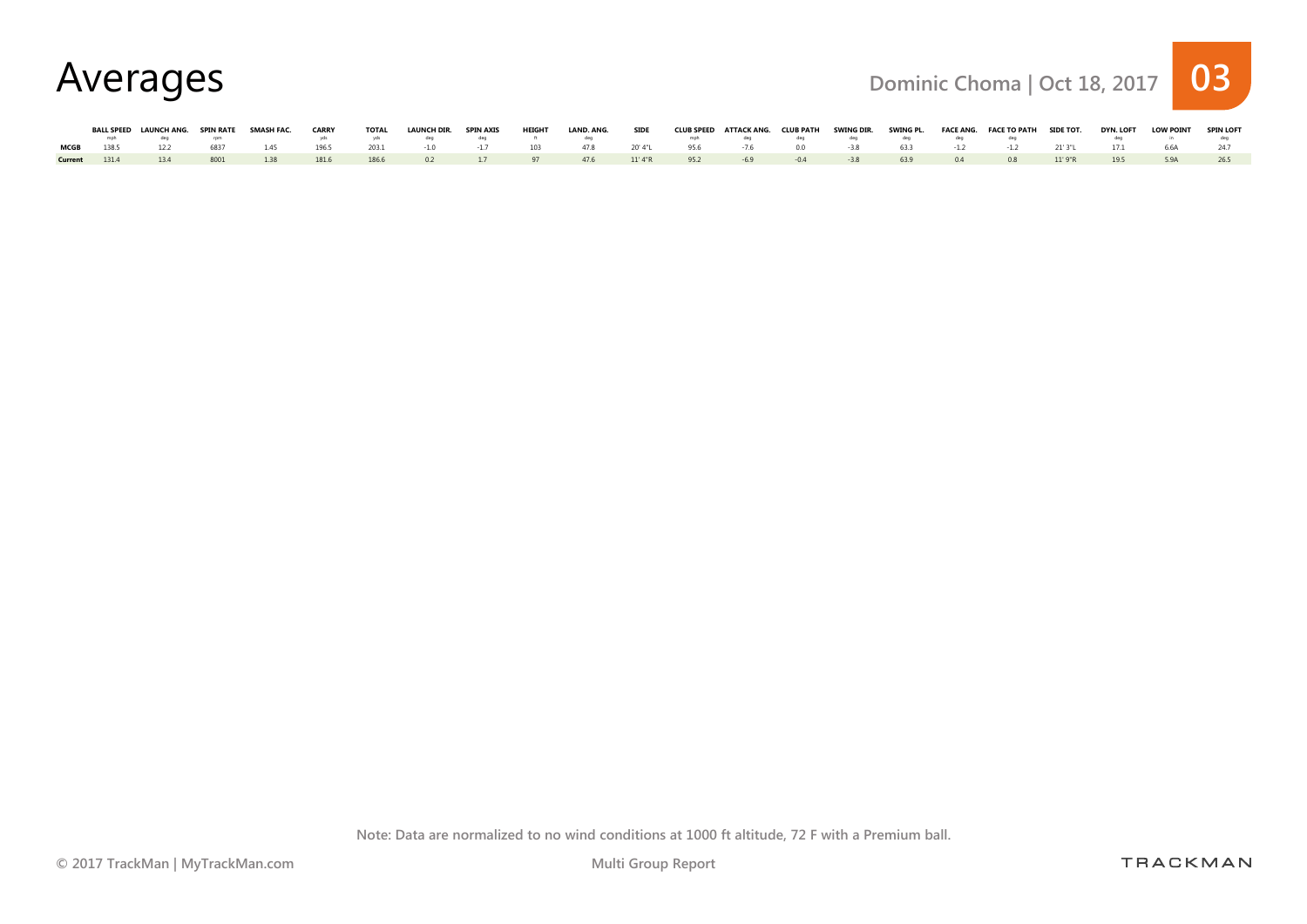### Shot Details Details Dominic Choma | Oct 18, 2017 04

MCGB

| <b>STROKE NO</b> | <b>BALL SPEED</b> | LAUNCH ANG. | <b>SPIN RATE</b> | SMASH FAC. | <b>CARRY</b> | <b>TOTAL</b><br>yds | <b>LAUNCH DIR.</b><br>deg | <b>SPIN AXIS</b><br>deq | <b>HEIGHT</b> | LAND, ANG. | <b>SIDE</b> | <b>CLUB SPEED</b><br>mph | ATTACK ANG. | <b>CLUB PATH</b><br>deg | SWING DIR.<br>deg | SWING PL. | <b>FACE ANG.</b><br>deg | <b>FACE TO PATH</b> | <b>SIDE TOT.</b> | <b>DYN. LOFT</b> | <b>LOW POINT</b> | <b>SPIN LOFT</b> |
|------------------|-------------------|-------------|------------------|------------|--------------|---------------------|---------------------------|-------------------------|---------------|------------|-------------|--------------------------|-------------|-------------------------|-------------------|-----------|-------------------------|---------------------|------------------|------------------|------------------|------------------|
|                  | 139.2             | 12.8        | 6620             | 1.45       | 198.7        | 205.2               | $-0.4$                    | $-2.0$                  | 109           | 48.7       | 17' 5"L     | 95.7                     |             | 0.5                     | $-3.0$            | 65.2      | $-0.7$                  | $-1.1$              | 18' 3"L          | 17.6             | 6.1A             |                  |
|                  | 137.6             | 12.8        | 6837             | 1.45       | 195.2        | 201.5               | $-1.0$                    | $-2.5$                  | 106           | 48.4       | 25' 9"L     | 95.1                     | $-7.9$      | $-0.2$                  | $-4.1$            | 63.7      | $-1.2$                  | $-1.1$              | 26' 11"L         | 17.8             | 7.0A             |                  |
|                  | 138.7             |             |                  | 144        | 195.6        | 202.7               | $-1.4$                    | $-06$                   | 96.           | 462        | 17' 10"     | 96.0                     | $-75$       | $-03$                   | $-45$             | 61.0      | $-1.7$                  | $-14$               | 18' 7"           | 159              | 6.6A             |                  |
| Average          | 138.5             | 12.2        | 6837             | 1.45       | 196.5        | 203.1               | $-1.0$                    | $-1.7$                  | 103           | 47.8       | 20' 4"L     | 95.6                     | $-7.6$      | 0.0                     | $-3.8$            | 63.3      | $-1.2$                  | $-1.2$              | 21' 3"L          | 17.1             | 6.6A             | 24.7             |
|                  |                   |             |                  | n nn       |              | 1.5                 | 04                        | 0.8                     |               |            | 3' 10"R     | 0.3                      |             |                         |                   |           |                         |                     | 4' 0"R           |                  | 0.4A             |                  |